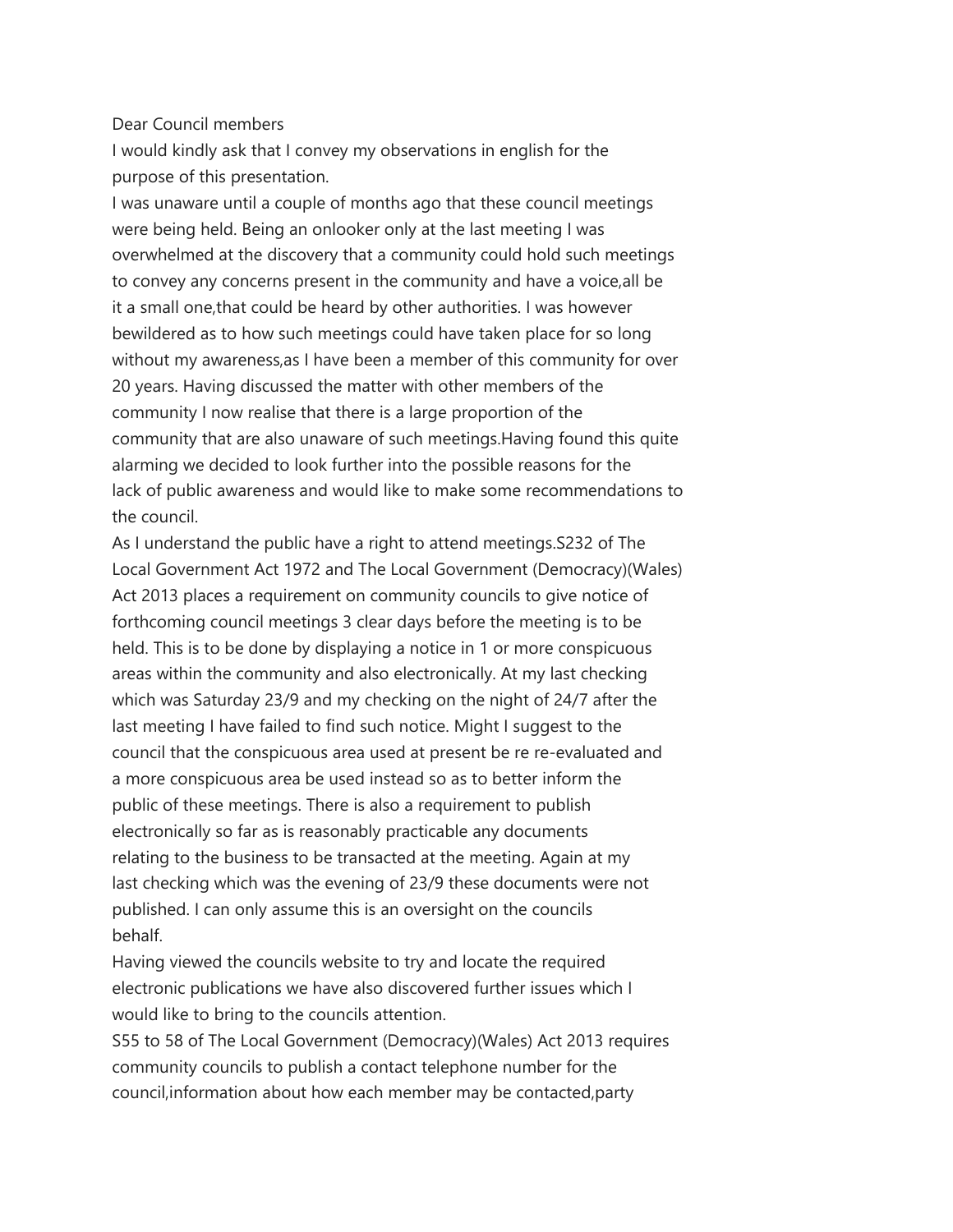affiliation (if any),the minutes of its meetings and their annual audited accounts. All of this information is either incomplete or non-existent. May I remind the council that all minutes and records should be available from 1st May 2015 onwards. Older records can be archived but must be accessible from the website. I would like to suggest to the council that these points be rectified as soon as possible so as not to breach The Freedom of Information Act 2000 and The Code of Conduct. Yet again I believe this to be an oversight on the councils behalf.

It is deemed good practice for the council to have a business plan showing clearly what the council wants to achieve during it's 4 year term and how it will accomplish this. I wonder whether a business plan has indeed been constructed and if so could request that this also be made available to the public in the spirit of open government. It is my understanding that 11 seats exist on this council yet only 9 seats have been filled. I also understand that the council has experienced difficulty in filling it's vacant seats for sometime.This I feel reinforces the point I have made concerning the conspicuous area currently used for displaying public notices.I feel that utilising a more conspicuous area for public notices could better inform the community of the councils existence and aims.This in turn would consequently result in a broader interest from the community and provide awareness of any vacancies which could then be filled.I would suggest to the council that the 2 vacant seats be advertised as soon as possible so as to provide an opportunity for these seats to be filled.I feel this would better enable the council in achieving it's goals. I understand that the community councils elections were unopposed but feel that this was the only possible outcome when allowing for the lack of public awareness and procedure within the community.2 of the council members have been co-opted having failed to express their interest before the deadline.Where a community council intends to fill a vacancy by co-option they must give public notice of the co-option opportunity as required under S116 of The Local Government (Wales) Measure 2011.This should be done by displaying a notice yet I cannot find any evidence of a notice or reference to the provision of a notice in the minutes.Consideration should also be given to advertising the vacancy in the local press.Again by reviewing the very few minutes available on the website it appears ,that on more than 1 occasion, only 4 members in total have attended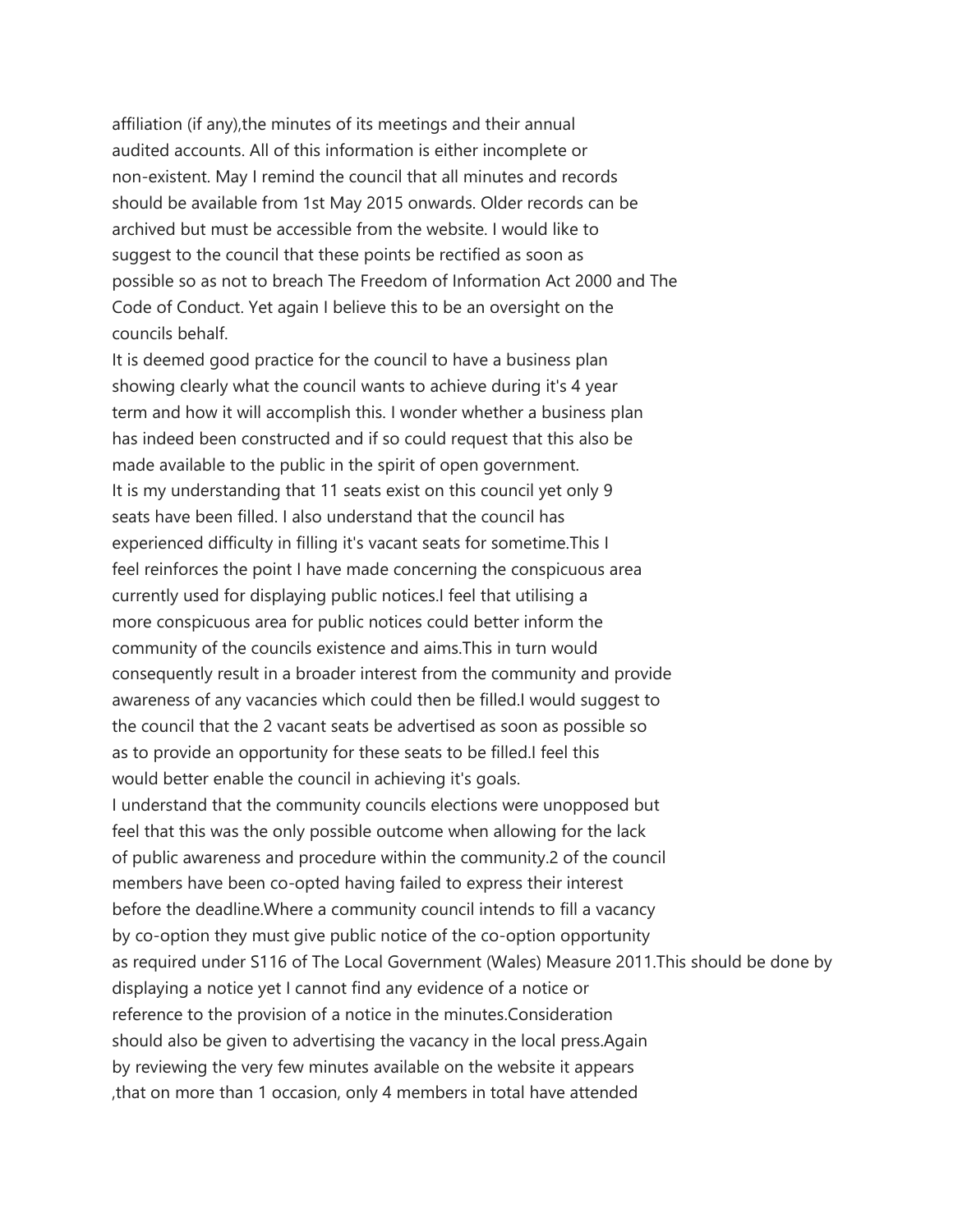certain meetings.I understand that this is still sufficient for the quorum set but fear that the communities needs are not being given the attention and consideration it requires on these occasions.I do not doubt that each council member gives of their time freely and selflessly and understand the reality of each council member not being able to attend each and every meeting.But with a view to filling the 2 vacant seats I believe this will alleviate any concerns regarding attendees as it should provide the council with a more balanced attendance at meetings.

According to One Voice Wales community councils are deemed "the part of the local government closest to the people and are responsible for the most local of matters".These fall into 3 main categories (i)representing the whole electorate within the community (ii)delivering services to meet the local needs (iii)striving to improve quality of life in the community.In the meeting of July the public members present at the meeting were informed of the councils lack of knowledge and involvement concerning the eisteddfod proceedings.Yet of the very few minutes available on the councils website I notice that February's minutes contain reference to the presentation made by Huw Aled of the eisteddfod to the council regarding the proposed measures to be taken and the councils reference to the valuable information received ("gwybodaeth werthfawr").I believe that the eisteddfod utilised the meeting with the council as a way of relaying information to the community.The council failed in it's duties to relay this information to the community and also failed in it's duties of putting the views of the community across.I fail to understand how the council can possibly fulfill any of these categories whilst there remains an overwhelming lack of awareness with regards to the councils existence.I can only hope that the council has now realised the importance of it's duties to the community should any further events arise in the future.

I do not take any pleasure in standing before the council today but feel that I,as a member of this community have a duty to raise the councils awareness of the seemingly lack of existence of internal controls shown by the council.It is my hope that by expressing my views and the views of the community that we can move forward positively and create a stronger awareness within the community of the councils existence and commitment.This,in turn,I hope will provide a strong foundation in which both the council and the community can build upon to create a better